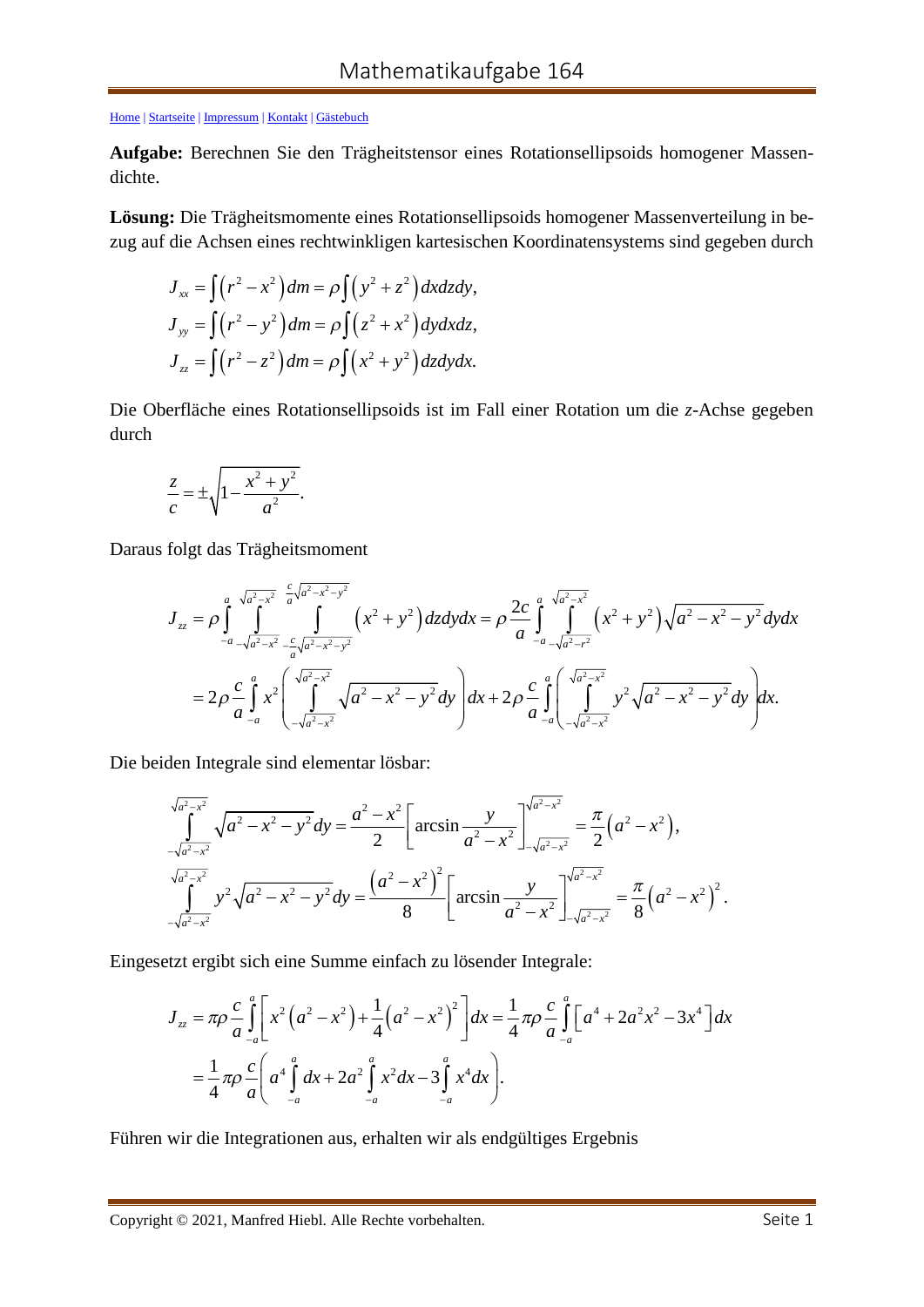$$
J_{zz} = \frac{1}{4} \pi \rho \frac{c}{a} \left( a^4 \left[ x \right]_{-a}^a + \frac{2}{3} a^2 \left[ x^3 \right]_{-a}^a - \frac{3}{5} \left[ x^5 \right]_{-a}^a \right)
$$
  
=  $\frac{1}{2} \pi \rho c a^4 \left( 1 + \frac{2}{3} - \frac{3}{5} \right) = \frac{8}{15} \pi \rho c a^4 = \frac{2}{5} \frac{4 \pi}{3} a^2 c \rho a^2 = \frac{2}{5} m a^2.$ 

Im Fall einer Rotation um die *x*-Achse ist die Fläche des Ellipsoids über der *y*-*z*-Ebene gegeben durch

$$
x = \pm \frac{a}{c} \sqrt{\frac{c}{a} (a^2 - y^2) - z^2},
$$

und die Randkurven als Funktion der unabhängigen Variablen *y* lauten

$$
z = \pm \frac{c}{a} \sqrt{a^2 - y^2}.
$$

Setzen wir diese Grenzen ein, ergibt sich folgendes Doppelintegral:

$$
J_{xx} = \rho \int_{-a}^{a} \int_{-\frac{c}{a}\sqrt{a^{2}-y^{2}}}^{\frac{c}{a}\sqrt{a^{2}-y^{2}}} \frac{e^{2}}{c^{2}(a^{2}-y^{2})-z^{2}} \left(y^{2}+z^{2}\right) dxdzdy = 2\rho \frac{a}{c}
$$
  

$$
\times \int_{-a}^{a} \frac{\frac{c}{a}\sqrt{a^{2}-y^{2}}}{\int_{-a}^{a}\sqrt{a^{2}-y^{2}}} \left(y^{2}+z^{2}\right) \sqrt{\frac{c^{2}}{a^{2}}(a^{2}-y^{2})-z^{2}} dzdy,
$$

das sich in die beiden einfachen Integrale

$$
J_{xx} = 2\rho \frac{a}{c} \int_{-a}^{a} \left\{ y^2 \int_{-\frac{c}{a} \sqrt{a^2 - y^2}}^{\frac{c}{a} \sqrt{a^2 - y^2}} \sqrt{\frac{c^2}{a^2} (a^2 - y^2) - z^2} dz + \int_{-\frac{c}{a} \sqrt{a^2 - y^2}}^{\frac{c}{a} \sqrt{a^2 - y^2}} z^2 \sqrt{\frac{c^2}{a^2} (a^2 - y^2) - z^2} dz \right\} dy
$$

trennen läßt. Diese Integrale sind elementar lösbar:

$$
\frac{\int_{c}^{c} \sqrt{a^{2}-y^{2}}}{\int_{-a}^{c} \sqrt{a^{2}-y^{2}}} \sqrt{\frac{c^{2}}{a^{2}}(a^{2}-y^{2}) - z^{2}} dz = \frac{1}{2} \left[ z \sqrt{\frac{c^{2}}{a^{2}}(a^{2}-y^{2}) - z^{2}} \right]_{-a}^{c} \sqrt{a^{2}-y^{2}}} = \frac{1}{2} \frac{c^{2}}{a^{2}} (a^{2}-y^{2}) \left[ \arcsin \frac{z}{a} \sqrt{a^{2}-y^{2}} \right]_{-a}^{c} \sqrt{a^{2}-y^{2}}} = \frac{\pi}{2} \frac{c^{2}}{a^{2}} (a^{2}-y^{2})
$$

bzw.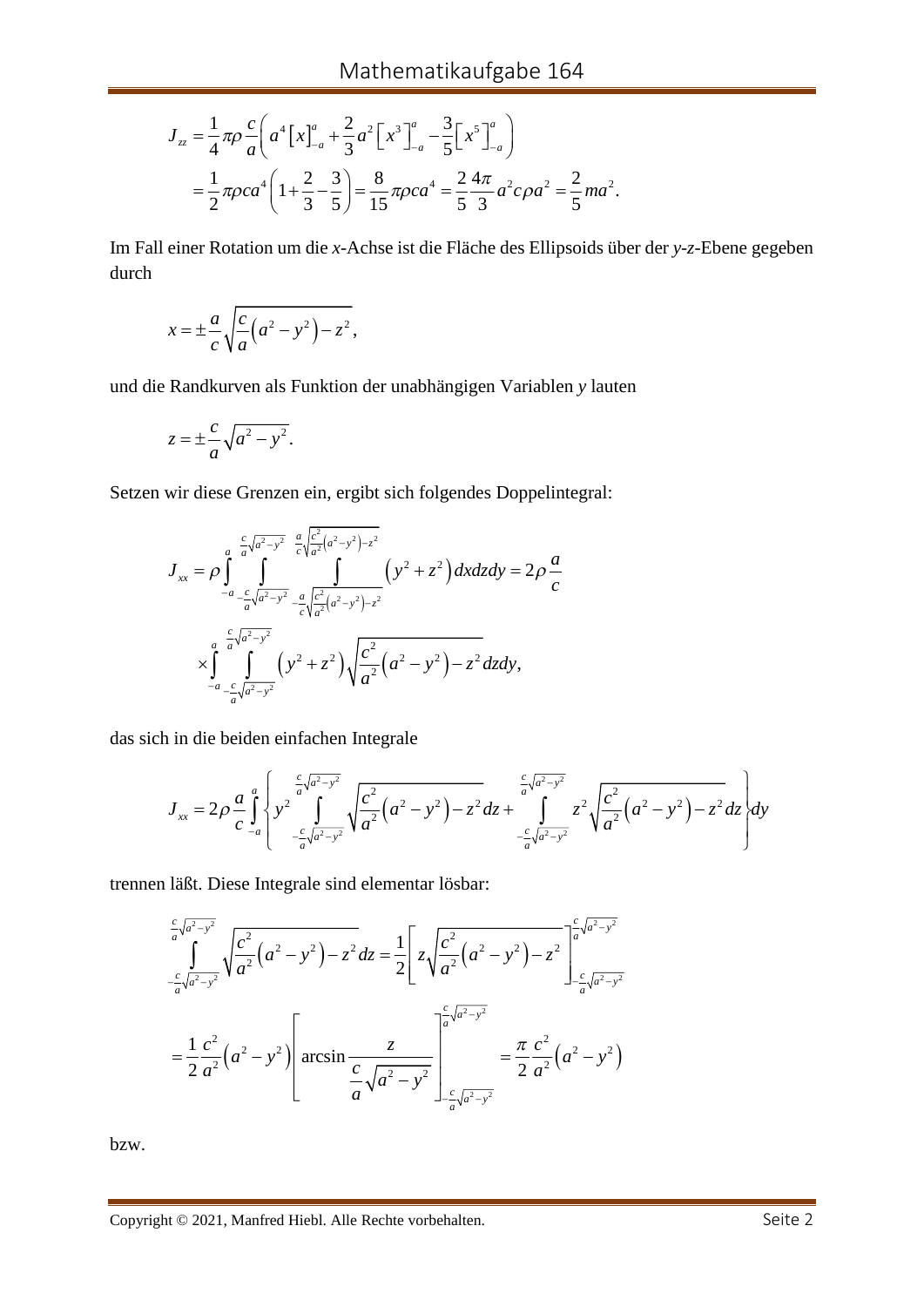$$
\frac{\int_{c}^{c} \sqrt{a^{2}-y^{2}}}{a} z^{2} \sqrt{\frac{c^{2}}{a^{2}} (a^{2}-y^{2}) - z^{2}} dz = \left[ -\frac{z}{4} \sqrt{\frac{c^{2}}{a^{2}} (a^{2}-y^{2}) - z^{2}} \right]_{c}^{a} \sqrt{\frac{c}{a^{2}-y^{2}}} + \frac{1}{8} \frac{c^{2}}{a^{2}} (a^{2}-y^{2})
$$
  

$$
\times \left[ z \sqrt{\frac{c^{2}}{a^{2}} (a^{2}-y^{2}) - z^{2}} + \frac{c^{2}}{a^{2}} (a^{2}-y^{2}) \arcsin \frac{z}{a} \sqrt{a^{2}-y^{2}} \right]_{c}^{a} \sqrt{a^{2}-y^{2}}} = \frac{\pi}{8} \frac{c^{4}}{a^{4}} (a^{2}-y^{2})^{2}.
$$

Setzen wir diese Ergebnisse in das verbleibende Integral über *y* ein, folgt der einfache Ausdruck

$$
J_{xx} = \pi \rho \frac{c}{a} \int_{-a}^{a} \left\{ y^2 \left( a^2 - y^2 \right) + \frac{1}{4} \frac{c^2}{a^2} \left( a^2 - y^2 \right)^2 \right\} dy
$$
  
\n
$$
= \pi \rho \frac{c}{a} \int_{-a}^{a} \left\{ \frac{1}{4} c^2 a^2 + \left( a^2 - \frac{1}{2} c^2 \right) y^2 - \left( 1 - \frac{1}{4} \frac{c^2}{a^2} \right) y^4 \right\} dy
$$
  
\n
$$
= 2\pi \rho a^2 c \left\{ \frac{1}{4} c^2 + \frac{1}{3} \left( a^2 - \frac{1}{2} c^2 \right) - \left( 1 - \frac{1}{4} \frac{c^2}{a^2} \right) \frac{a^2}{5} \right\}
$$
  
\n
$$
= \frac{4\pi}{15} \rho a^2 c \left( c^2 + a^2 \right) = \frac{1}{5} m \left( c^2 + a^2 \right).
$$

Aus Symmetriegründen ist  $J_{yy} = J_{xx}$ . Einfacher ist es, Zylinderkoordinaten zu verwenden:

$$
x = r \cos \varphi
$$
,  $y = r \sin \varphi$ ,  $z = z(r, \varphi)$ .

Mit dem Volumenelement  $dV = r dr d\varphi dz$  lauten die Integrale über das Rotationsellipsoid:

$$
J_{xx} = \rho \int_{0}^{a} \int_{0}^{2\pi} \int_{-\frac{c}{a} \sqrt{a^{2}-r^{2}}}^{\frac{c}{a} \sqrt{a^{2}-r^{2}}} \left(r^{2} \sin^{2} \varphi + z^{2}\right) r dr d\varphi dz,
$$
  
\n
$$
J_{yy} = \rho \int_{0}^{a} \int_{0}^{2\pi} \int_{-\frac{c}{a} \sqrt{a^{2}-r^{2}}}^{\frac{c}{a} \sqrt{a^{2}-r^{2}}} \left(z^{2}+r^{2} \cos^{2} \varphi\right) r dr d\varphi dz,
$$
  
\n
$$
J_{zz} = \rho \int_{0}^{a} \int_{0}^{2\pi} \int_{-\frac{c}{a} \sqrt{a^{2}-r^{2}}}^{a^{2} \sqrt{a^{2}-r^{2}}} r^{3} dr d\varphi dz.
$$

Da es sich um einen Rotationskörper handelt, kann die Integration über  $\varphi$  vor das Integralzeichen gezogen werden,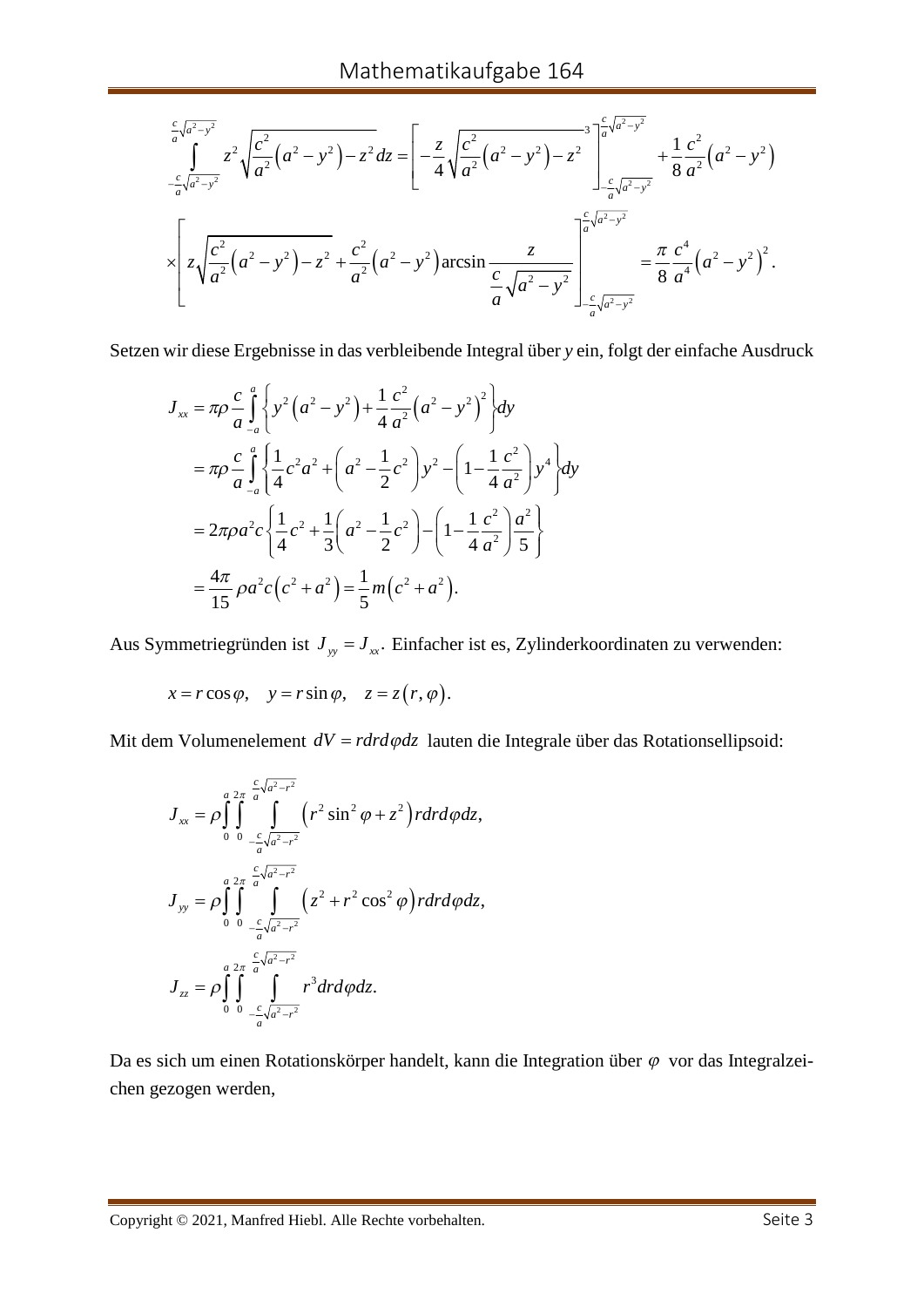$$
J_{xx} = \rho \left( \int_0^{2\pi} \sin^2 \varphi d\varphi \right) \int_0^a \left( \int_0^{\frac{c}{a} \sqrt{a^2 - r^2}} dz \right) r^3 dr + \rho \left( \int_0^{2\pi} d\varphi \right) \int_0^a \left( \int_0^{\frac{c}{a} \sqrt{a^2 - r^2}} z^2 dz \right) r dr,
$$
  

$$
J_{yy} = \rho \left( \int_0^{2\pi} d\varphi \right) \int_0^a \left( \int_0^{\frac{c}{a} \sqrt{a^2 - r^2}} z^2 dz \right) r dr + \rho \left( \int_0^{2\pi} \cos^2 \varphi d\varphi \right) \int_0^a \left( \int_0^{\frac{c}{a} \sqrt{a^2 - r^2}} dz \right) r^3 dr,
$$
  

$$
J_{zz} = \rho \left( \int_0^{2\pi} d\varphi \right) \int_0^a \left( \int_0^{\frac{c}{a} \sqrt{a^2 - r^2}} dz \right) r^3 dr.
$$

Führen wir die Integrationen über  $\varphi$  und *z* aus, verbleibt nur noch die Integration über *r*:

$$
J_{xx} = 2\pi \rho \frac{c}{a} \int_0^a r^3 \sqrt{a^2 - r^2} dr + \frac{4\pi}{3} \rho \frac{c^3}{a^3} \int_0^a r \sqrt{a^2 - r^2} dr,
$$
  
\n
$$
J_{yy} = \frac{4\pi}{3} \rho \frac{c^3}{a^3} \int_0^a r \sqrt{a^2 - r^2} dr + 2\pi \rho \frac{c}{a} \int_0^a r^3 \sqrt{a^2 - r^2} dr,
$$
  
\n
$$
J_{zz} = 4\pi \rho \frac{c}{a} \int_0^a r^3 \sqrt{a^2 - r^2} dr,
$$

die wir mit Hilfe der Integrale

$$
\int_{0}^{a} r^{3} \sqrt{a^{2} - r^{2}} dr = \left[ \frac{1}{5} \sqrt{a^{2} - r^{2}} - \frac{a^{2}}{3} \sqrt{a^{2} - r^{2}} \right]_{0}^{a} = \frac{a^{5}}{3} - \frac{a^{5}}{5} = \frac{2}{15} a^{5},
$$
  

$$
\int_{0}^{a} r \sqrt{a^{2} - r^{2}} dr = -\frac{1}{5} \left[ \sqrt{a^{2} - r^{2}} \right]_{0}^{a} = \frac{a^{5}}{5}
$$

elementar ausführen können:

$$
J_{xx} = 2\pi \rho \frac{c}{a} \frac{2}{15} a^5 + \frac{4\pi}{3} \rho \frac{c^3}{a^3} \frac{a^5}{5} = \frac{1}{5} \left( \frac{4\pi}{3} \rho a^2 c \right) \left( a^2 + c^2 \right) = \frac{1}{5} m \left( a^2 + c^2 \right),
$$
  
\n
$$
J_{yy} = \frac{4\pi}{3} \rho \frac{c^3}{a^3} \frac{a^5}{5} + 2\pi \rho \frac{c}{a} \frac{2}{15} a^5 = J_{xx},
$$
  
\n
$$
J_{zz} = 4\pi \rho \frac{c}{a} \frac{2}{15} a^5 = \frac{2}{5} \left( \frac{4\pi}{3} \rho a^2 c \right) a^2 = \frac{2}{5} m a^2.
$$

Aus Symmetriegründen gilt  $J_{xx} = J_{yy}$ . Die Deviationsmomente sind gegeben durch

$$
J_{xy} = \int xydm = \rho \int xydV,
$$
  
\n
$$
J_{yz} = \int yzdm = \rho \int yzdV,
$$
  
\n
$$
J_{zx} = \int zxdm = \rho \int zxdV.
$$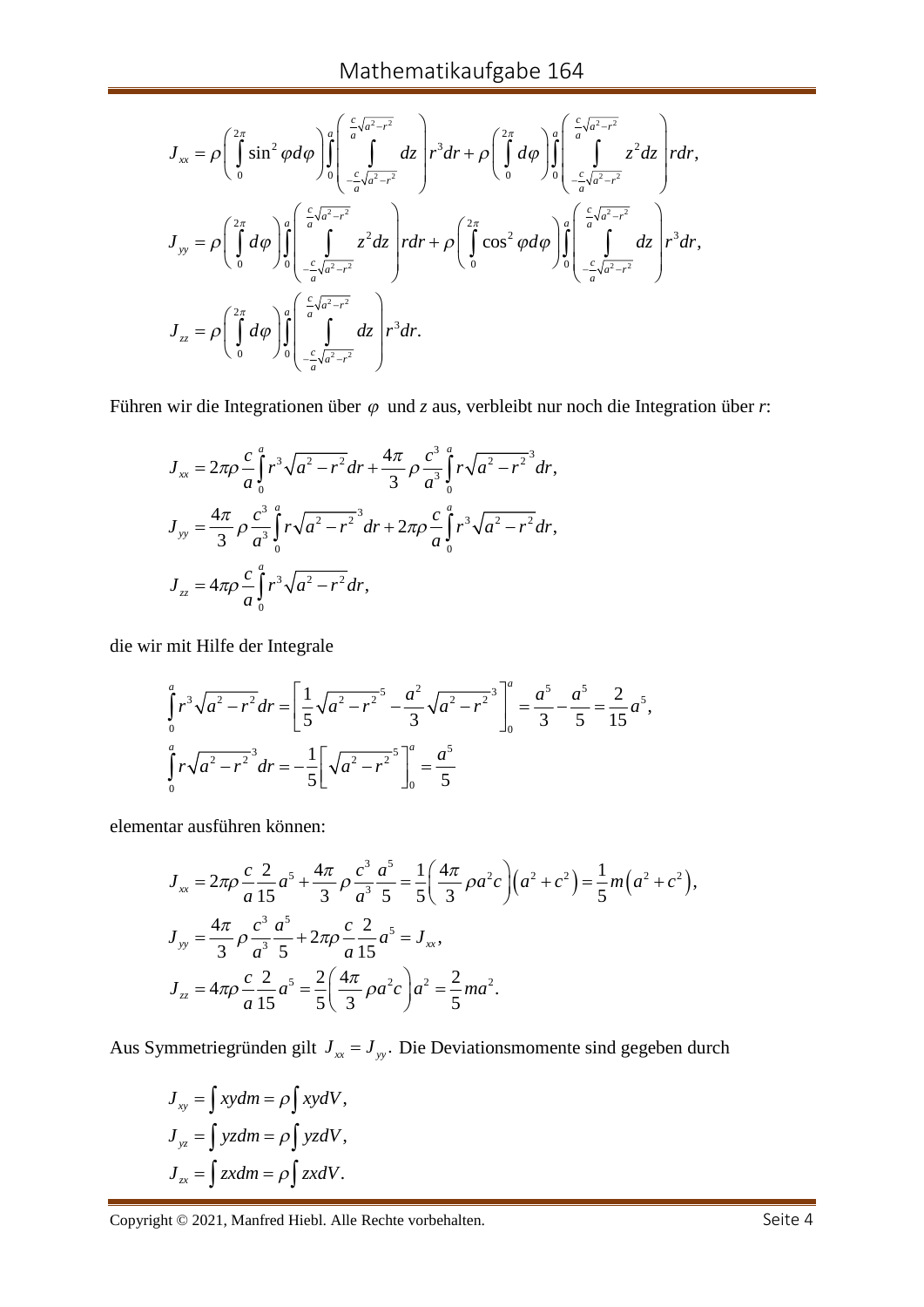Das Moment  $J_{xy}$  berechnen wir wie folgt:

$$
J_{xy} = \rho \int_{-a}^{a} \int_{\sqrt{a^2 - x^2}}^{\sqrt{a^2 - x^2}} \int_{-\sqrt{a^2 - x^2}}^{\sqrt{a^2 - x^2 - y^2}} xy \, dz \, dy \, dx = 2\rho \frac{c}{a} \int_{-a}^{a} \int_{-\sqrt{a^2 - x^2}}^{\sqrt{a^2 - x^2}} xy \sqrt{a^2 - x^2 - y^2} \, dy \, dx
$$
\n
$$
= 2\rho \frac{c}{a} \int_{-a}^{a} \left( \int_{-\sqrt{a^2 - x^2}}^{\sqrt{a^2 - x^2}} y \sqrt{a^2 - x^2 - y^2} \, dy \right) x \, dx
$$

Da das Integral

$$
\int_{-\sqrt{a^2-x^2}}^{\sqrt{a^2-x^2}} y\sqrt{a^2-x^2-y^2} dy = -\frac{1}{3} \left[ \sqrt{a^2-x^2-y^2}^3 \right]_{-\sqrt{a^2-x^2}}^{\sqrt{a^2-x^2}} = 0
$$

verschwindet, ist auch das Deviationsmoment null. Aus dem gleichen Grund verschwindet auch das Deviationsmoment

$$
J_{yz} = \rho \int_{-a}^{a} \int_{-\frac{c}{a}\sqrt{a^2-y^2}}^{\frac{c}{a}\sqrt{a^2-a^2}} \int_{-\frac{c}{a}\sqrt{a^2-a^2}}^{\frac{c^2}{a^2(a^2-y^2)-z^2}} yz dx dz dy = 2\rho \frac{a}{c} \int_{-a}^{a} \int_{-\frac{c}{a}\sqrt{a^2-y^2}}^{\frac{c}{a}\sqrt{a^2-y^2}} z \sqrt{\frac{c^2}{a^2}(a^2-y^2)-z^2} dz dy,
$$

und aus Symmetriegründen ist auch  $J_{\alpha} = 0$ . Wechseln wir zu Zylinderkoordinaten über, verschwinden die Deviationsmomente auch in diesem Koordinatensystem:

$$
J_{xy} = \rho \int_{0}^{a} \int_{0}^{2\pi} \int_{-\frac{c}{a} \sqrt{a^{2}-r^{2}}}^{c \sqrt{a^{2}-r^{2}}} r^{3} dr \cos \varphi \sin \varphi d\varphi dz = \rho \left( \int_{0}^{2\pi} \cos \varphi \sin \varphi d\varphi \right) \int_{0}^{a} \left( \int_{-\frac{c}{a} \sqrt{a^{2}-r^{2}}}^{c \sqrt{a^{2}-r^{2}}} dz \right) r^{3} dr = 0,
$$
  

$$
J_{yz} = \rho \int_{0}^{a} \int_{0}^{2\pi} \int_{-\frac{c}{a} \sqrt{a^{2}-r^{2}}}^{c \sqrt{a^{2}-r^{2}}} r^{2} dr \sin \varphi d\varphi z dz = \rho \left( \int_{0}^{2\pi} \sin \varphi d\varphi \right) \int_{0}^{a} \left( \int_{-\frac{c}{a} \sqrt{a^{2}-r^{2}}}^{c \sqrt{a^{2}-r^{2}}} dz \right) r^{2} dr = 0,
$$
  

$$
J_{zx} = \rho \int_{0}^{a} \int_{0}^{2\pi} \int_{-\frac{c}{a} \sqrt{a^{2}-r^{2}}}^{c \sqrt{a^{2}-r^{2}}} r^{2} dr \cos \varphi d\varphi z dz = \rho \left( \int_{0}^{2\pi} \cos \varphi d\varphi \right) \int_{0}^{a} \left( \int_{-\frac{c}{a} \sqrt{a^{2}-r^{2}}}^{c \sqrt{a^{2}-r^{2}}} dz \right) r^{2} dr = 0.
$$

Somit sind alle Momente Hauptträgheitsmomente. Damit lautet die Koeffizientendeterminante der charakteristischen Gleichung

$$
\begin{vmatrix} J_{xx}-J & J_{xy} & J_{xz} \\ J_{xy} & J_{yy}-J & J_{yz} \\ J_{xz} & J_{yz} & J_{zz}-J \end{vmatrix} = \begin{vmatrix} J_{xx}-J & 0 & 0 \\ 0 & J_{yy}-J & 0 \\ 0 & 0 & J_{zz}-J \end{vmatrix} = (J_{xx}-J)(J_{yy}-J)(J_{zz}-J).
$$